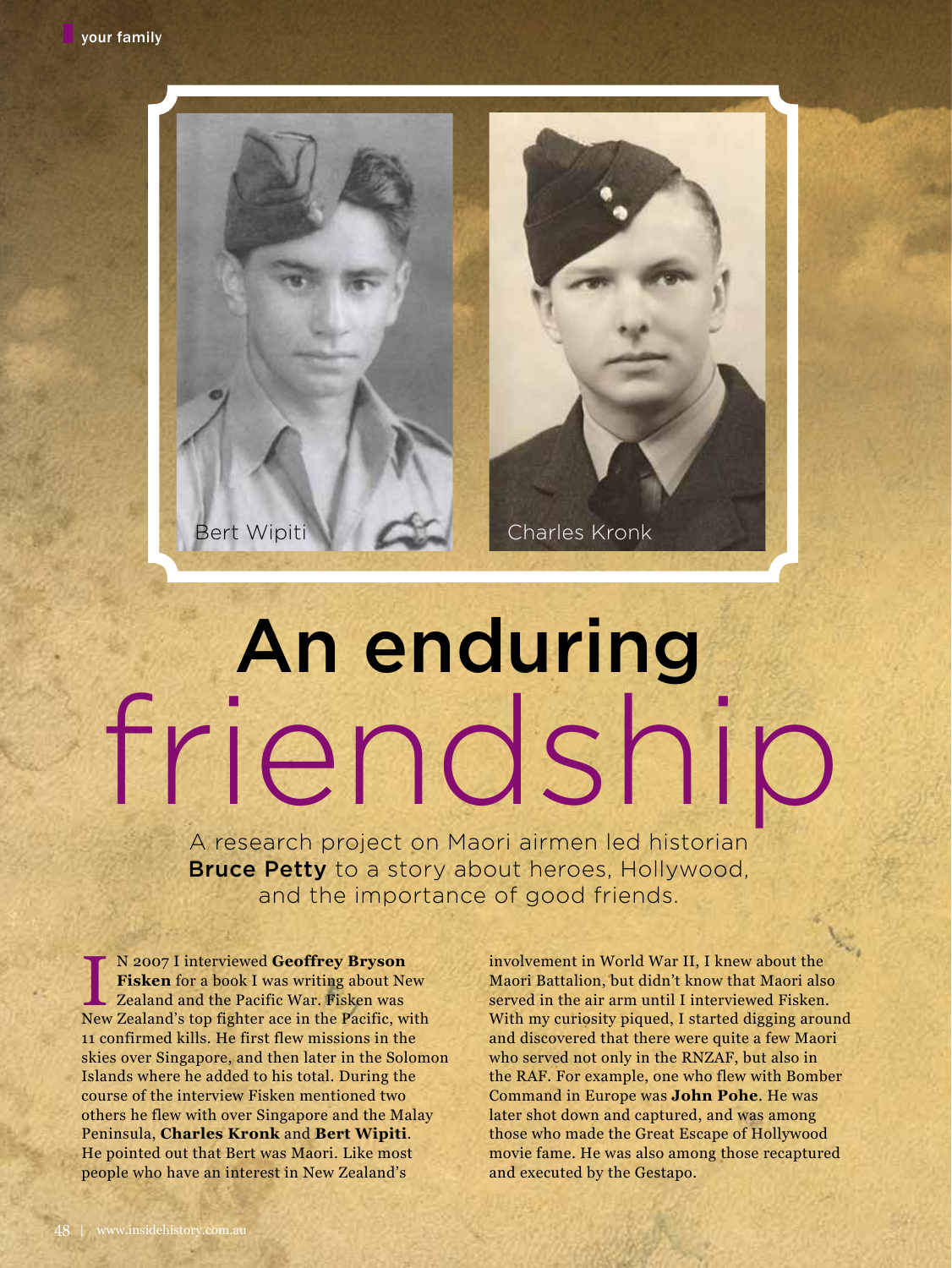



Above A newspaper clipping, date unknown, on the young friends.

In the process of researching Maori airmen, I discovered that Bert Wipiti was born and grew up in New Plymouth on the west coast of the North Island, where my family and I have lived since 2004. He graduated from New Plymouth Boys High School and then took a job as a refrigerator repairman until the war came along. He applied for and was accepted into the RNZAF. He did his initial flight training in Levin, north of Wellington, and then at Bell Block, outside of New Plymouth. He completed his training at Ohakea, just north of the city of Palmerston North on the west coast of North Island.

It was during the early days of his flight training that he met and became friends with Charles Kronk. Charles was born in Kohuratahi, Taranaki, but grew up and went to school in Napier, on the opposite coast to New Plymouth. He was four years older than Bert, having been born in 1918, and in many ways was just the opposite of Bert. At 180cm tall, Charles appeared much bigger when standing next to the diminutive Bert Wipiti. Charles also had fair hair and blue eyes. Bert had dark hair and eyes. However, these two apparent opposites gravitated to each other and became the best of mates.

Family members recall Charles Kronk as a young man who had everything going for him. Academically, he was near the top of his class in high school, a star athlete, and also popular among his peers. Along with his father, he shared a love for raising and racing carrier pigeons, winning numerous ribbons and cups. He was a representative player for the Hawkes Bay hockey team, and after graduating from high school he worked in a clerical position up until the time he enlisted.

Prior to the Japanese bombing of Pearl Harbour, Bert and Charles were posted to Singapore to fly in 243 Squadron, made up mostly of New Zealand pilots flying already outdated Brewster Buffalos, an American-manufactured fighter plane. Brewster Buffaloes had served the Finnish Air Force well in that country's war against Russia in 1939-40, but proved a poor match against the more nimble  $\blacktriangleright$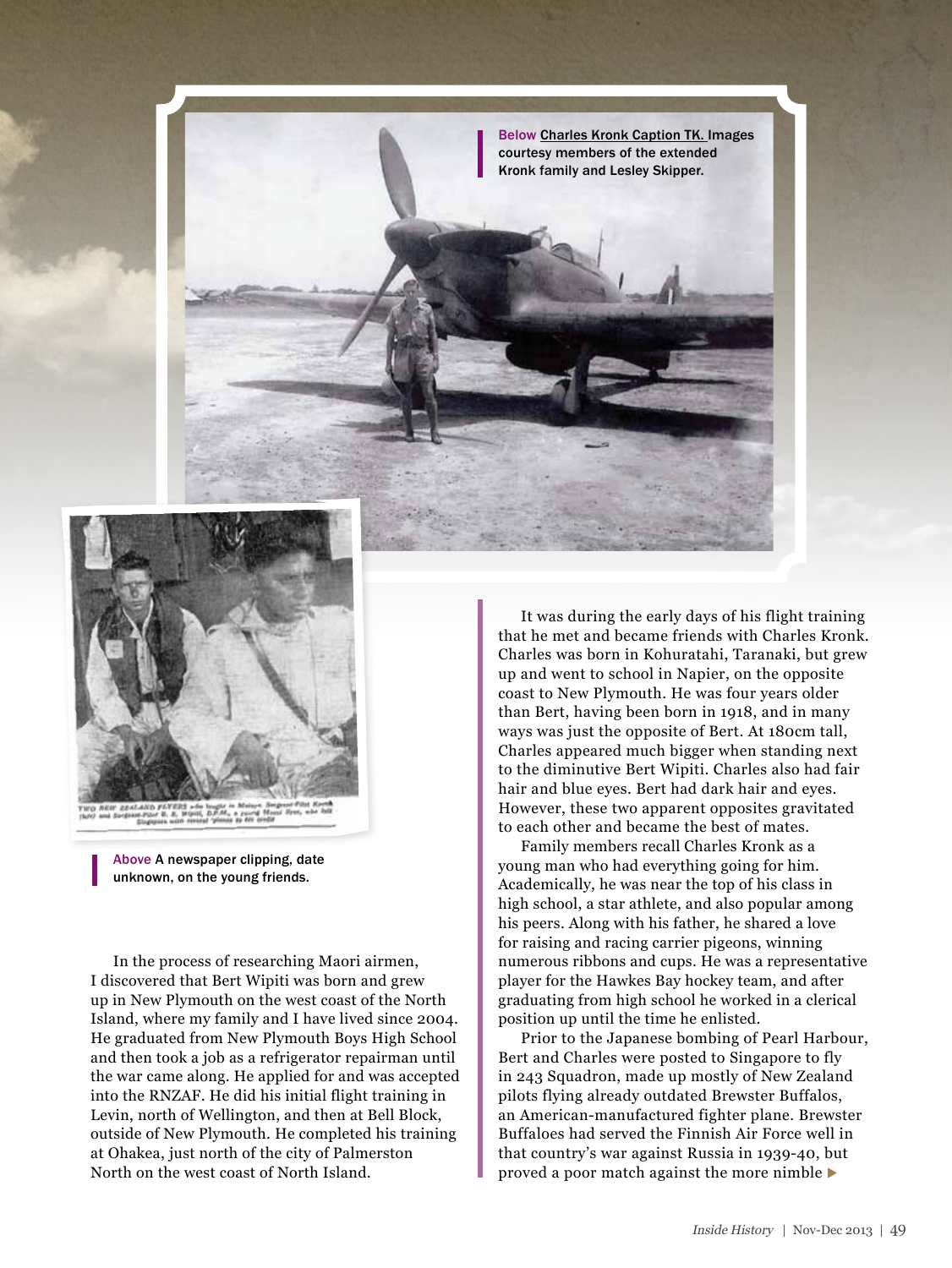Japanese Zero they came up against in the early days of the Pacific War.

Lesley Skipper, who is related to the Wipiti family by marriage, became the family archivist and has retained most of the photos, letters and other documents related to Bert Wipiti. When I first met her she told me that before heading off to war Bert requested that the first boy born to one of his sisters be named after him. It was as if he had a premonition he would not return. Lesley's husband was that first-born.

Bert and Charles were almost inseparable. They bunked together, shared meals and flew together whenever possible. On 10 January 1942 they were credited with shooting down the first Japanese aircraft in the skies over Singapore. Bert first dove on the twin-engine Ki 46 with its two crew members, putting bullets into one of its engines and slowing it down. Charles joined in, and the two continued to blast away at it until it was seen to crash into the jungle in southern Johor, just to the north of Singapore.

On 21 January, Bert and Charles flew together again and were both credited with shooting down two more planes, though separately this time. A few days later, Bert shot down another Japanese

## *Charles… was conspiring to fly back and rescue Bert as the Japanese came ever closer"*

plane, his third and last before he and what was left of his squadron escaped Singapore in the closing days of the battle.

By the end of January there were so few Buffaloes and so few pilots left from 243 Squadron that Geoffrey Bryson Fisken, Bert, Charles and one other surviving pilot were transferred to another squadron. Charles flew one of the last serviceable Brewster Buffalos to Sumatra as the Japanese closed in. Bert escaped later by ship. However, just short of Sumatra, his ship, which was unnamed in his letters home, was sunk and Bert floated around in the water for over half a day before making it to shore. In the meantime, Charles, worried sick that his best mate was still in Singapore, was

Right May Kronk, Charles' mother. May corresponded with Bert after Charles' death, saying later that "his letters were a great comfort to me. He and my boy, Charlie, were very dear friends, and… each would have died for the other."



conspiring to fly back and rescue him even as the Japanese came ever closer. However, before he could commandeer a plane for this suicidal mission the Japanese bombed the field and destroyed the plane he planned to fly. Meanwhile, Bert made it ashore and when Charles returned to his tent he found Bert resting on his cot. According to witnesses, Charles was close to tears when reunited with his friend.

Not only did Bert and Charles love flying, but apparently they also loved combat, according to those who knew and flew with them. This probably explains why they were allowed to fly with the Dutch Air Force or what was left of it as the Japanese closed in on the Dutch East Indies, now Indonesia. Japanese paratroopers descended on the oilfields of Sumatra, one of their main objectives in going to war in the first place, and then rapidly moved to take Java and the rest of the archipelago. This ended Bert's and Charles' short enlistment with the Dutch Air Force. They then took a train to the south coast of Java and there boarded one of many ships evacuating the island. Some of those ships headed for Australia, while others, including the one with Bert and Charles aboard, headed west for Ceylon, now Sri Lanka. Other ships, and also airplanes, evacuating military as well as civilian personnel were not so lucky. Many were sunk or shot down. Those who stayed behind spent the rest of the war in POW and civilian internment camps.

In talking to relatives, not much was said about any girlfriend waiting for Charles after the war.